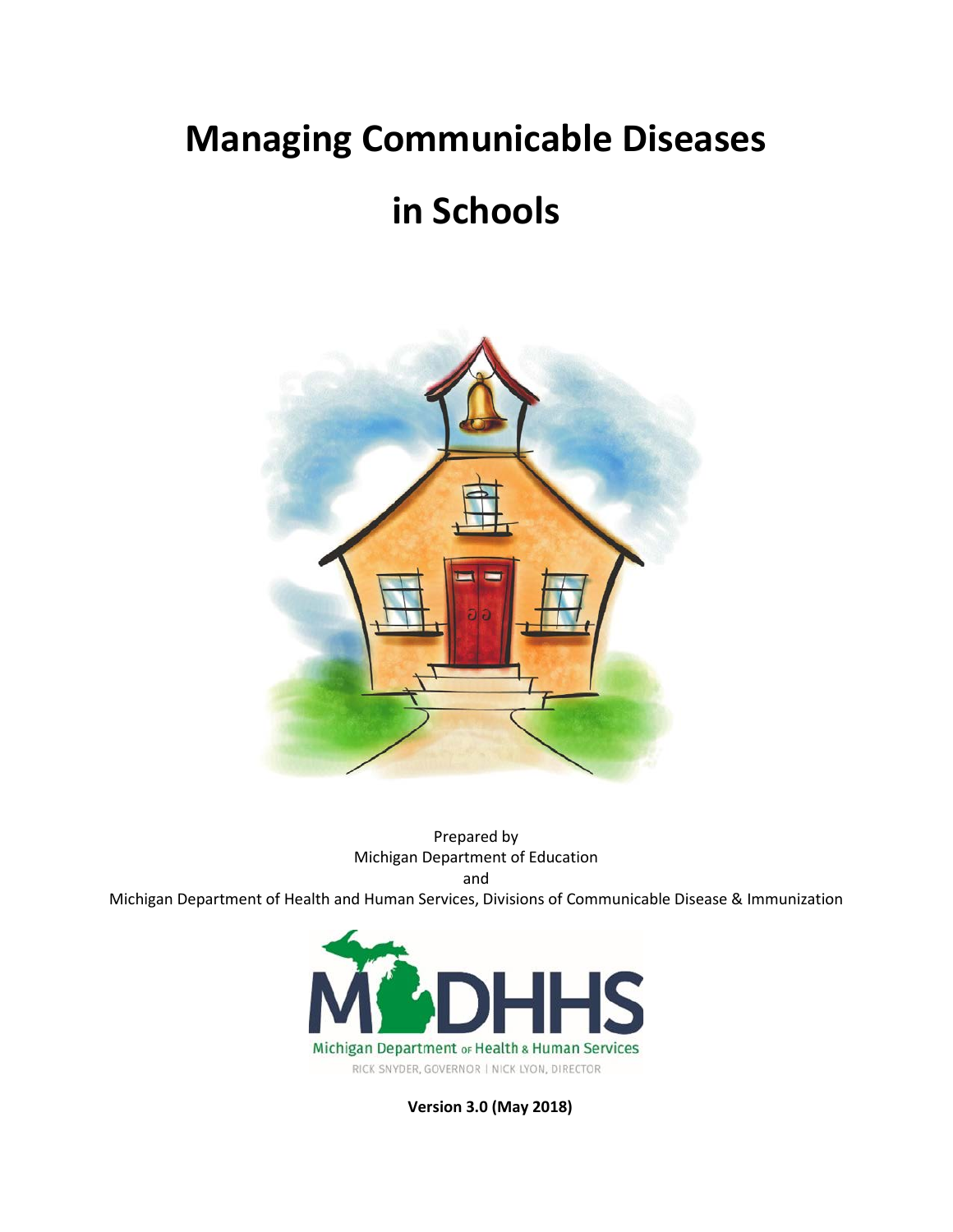# **Disease Basics**

Schools can play a major role in helping to reduce or prevent the incidence of illness among children and adults in our communities. Encouraging good hand hygiene and following cleaning recommendations contribute to a safe and healthy learning environment for children. When schools report illness to their local health department (LHD), public health specialists can assist schools with disease prevention and control guidance. This document provides schools with general information on what steps they can take to prevent and control communicable disease.

## **How Diseases are Spread**

Understanding how diseases are spread can help prevent illness. Here are the most common routes of transmission:

- Fecal-oral: Contact with human stool; usually ingestion after contact with contaminated food or objects
- Respiratory: Contact with respiratory particles or droplets from the nose, throat, and mouth
- Direct skin-to-skin contact: Contact with infected skin
- Indirect contact: Contact with contaminated objects or surfaces
- Bloodborne: Contact with blood or body fluids

#### **Coughing and Sneezing**

Teach children (and adults) to cough or sneeze into tissues or their sleeve and not onto surfaces or other people. If children and adults sneeze into their hands, hands should be washed immediately.

#### **Handwashing Procedures**

Washing your hands is one of the easiest and best ways to prevent the spread of diseases. Hands should be washed frequently including after toileting, coming into contact with bodily fluids (such as nose wiping), before eating and handling food, and any time hands are soiled. It is also important that children's hands be washed frequently. Water basins and pre-moistened cleansing wipes are not approved substitutes for soap and running water. Alcohol-based hand sanitizers containing at least 60% alcohol may be used when soap and water are not available and hands are not visibly soiled. However, sanitizers do not eliminate all types of germs so they should be used to supplement handwashing with soap and water. The general handwashing procedure includes the following steps:

- Wet hands under warm running water.
- Apply liquid soap. Antibacterial soap is not recommended.
- Vigorously rub hands together for at least 20 seconds to lather all surfaces of the hands. Pay special attention to cleaning under fingernails and thumbs.
- Thoroughly rinse hands under warm running water.
- Dry hands using a single-use disposable towel or an air dryer.
- Turn off the faucet with the disposable towel, your wrists, or the backs of your hands.

#### **Bloodborne Exposures**

Bloodborne pathogens, such as Hepatitis B virus (HBV), Hepatitis C virus (HCV) and human immunodeficiency virus (HIV), can be found in human blood and other body fluids. Bloodborne pathogens can be transmitted when there is direct contact with blood or other potentially infected material. This can include blood entering open cuts or blood splashing into mucous membranes (eyes, nose or mouth). All human blood should be treated as if it is infectious. If any bloodborne exposure occurs, contact your LHD to discuss the need for public health or medical follow-up. Carriers of bloodborne pathogens should not be excluded from school. For more information, see the Michigan Department of Education's "Bloodborne Pathogens and School Employees" website at [http://www.michigan.gov/mde/0,4615,7-140-28753\\_64839\\_38684\\_29233\\_29803-241996--,00.html](http://www.michigan.gov/mde/0,4615,7-140-28753_64839_38684_29233_29803-241996--,00.html)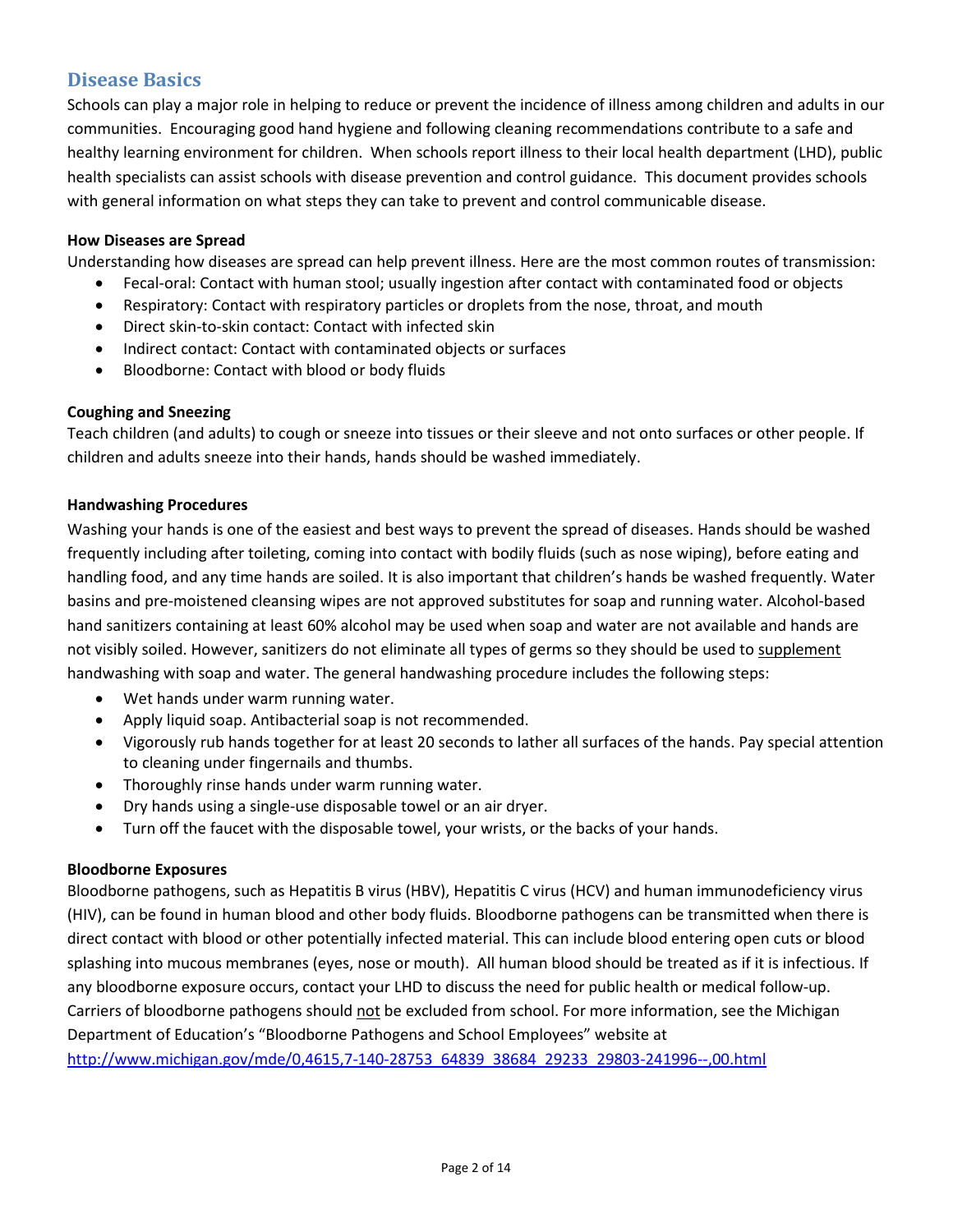## **Responding to Disease in a School**

Develop a written plan for school staff on how to address illnesses and reduce spread. Prompt action by staff may prevent a serious outbreak of communicable disease. Consider contacting your LHD for guidance on creating a plan.

#### **Maintain a Sanitary Setting**

It is important to maintain a sanitary setting to prevent the spread of illnesses. Many items and surfaces in schools must be cleaned and sanitized frequently. To clean and sanitize means to wash vigorously with soap and water, rinse with clean water, and wipe or spray the surface with a sanitizing solution. The surface should air dry for the time listed on the product's instructions for use. For items that cannot be submerged into solution, spray or wipe with a sanitizing solution. Do not towel dry. Immediately wash, rinse, and sanitize items or surfaces that have been soiled with a discharge such as urine or nasal drainage. Examples of sanitizing solutions include:

- Commercial sanitizers used only in accordance with the manufacturer's instructions.
- A solution of water and non-scented chlorine bleach with a bleach concentration of 50–200 parts per million (one teaspoon to one tablespoon of bleach per gallon of water). Make this solution fresh daily.

Any cleaning, sanitizing or disinfecting product must always be safely stored out of reach of children. To avoid fumes that may exacerbate asthma, bleach sanitization should occur before or after school, using appropriate concentrations. All sanitizers must be used in a manner consistent with their labeling. If there are questions about the product, guidance is available from the National Antimicrobial Information Network at 1-800-621-8431 or [npic@ace.orst.edu](mailto:npic@ace.orst.edu) or from the National Pesticide Information Center at 1-800-858-7378.

#### **Vaccination**

Vaccination is the best way to prevent many diseases. Monitor the Michigan Care Improvement Registry (MCIR) to assure that children are up-to-date on their vaccinations for school and childcare. Assure that staff have also received all recommended vaccines. Visit http://www.michigan.gov/mdhhs/0,5885,7-339-73971\_4911\_4914\_68361-344843-- ,00.html for the MDHHS Immunization Division's School and Childcare/Pre-school Immunization Rules.

#### **When to Exclude a Child from School\***

Many illnesses do not require exclusion. However, children may be excluded if the illness prevents the child from participating comfortably in school activities or if there is risk of spread of harmful disease to others. Criteria include:

- 1. Severely ill: A child that is lethargic or less responsive, has difficulty breathing, or has a rapidly spreading rash.
- 2. Fever: A child with a temperature of  $101^{\circ}$ F or greater AND behavior changes or other signs or symptoms (e.g., sore throat, rash, vomiting, or diarrhea). The child should not return until 24 hours of no fever, without the use of fever-reducing medications.
- 3. Diarrhea: A child has two loose or watery stools. The child should have no loose stools for 24 hours prior to returning to school. Exception: A healthcare provider has determined it is not infectious. Diarrhea may be caused by antibiotics or new foods a child has eaten. Discuss with a parent/guardian to find out if this is the likely cause. For students with diarrhea caused by *Campylobacter*, *E. coli*, *Salmonella* or *Shigella*, please refer to the chart below for exclusions and required clearance criteria.
- 4. Vomiting: A child that has vomited two or more times. The child should have no vomiting episodes for 24 hours prior to returning. Exception: A healthcare provider has determined it is not infectious.
- 5. Abdominal pain: A child with abdominal pain that continues for more than two hours or intermittent pain associated with fever or other symptoms.
- 6. Rash: The child with a rash AND has a fever or a change in behavior. Exclude until the rash subsides or until a healthcare provider has determined it is not infectious. For students with a diagnosed rash, please refer to the chart below for exclusions and required clearance criteria. Note: Rapidly spreading bruising or small blood spots under the skin need immediate medical attention.
- 7. Skin sores: A child with weeping sores on an exposed area that cannot be covered with waterproof dressing.
- 8. Certain communicable diseases: Children and staff diagnosed with certain communicable diseases may have to be excluded for a certain period of time. See the chart below for disease-specific exclusion periods.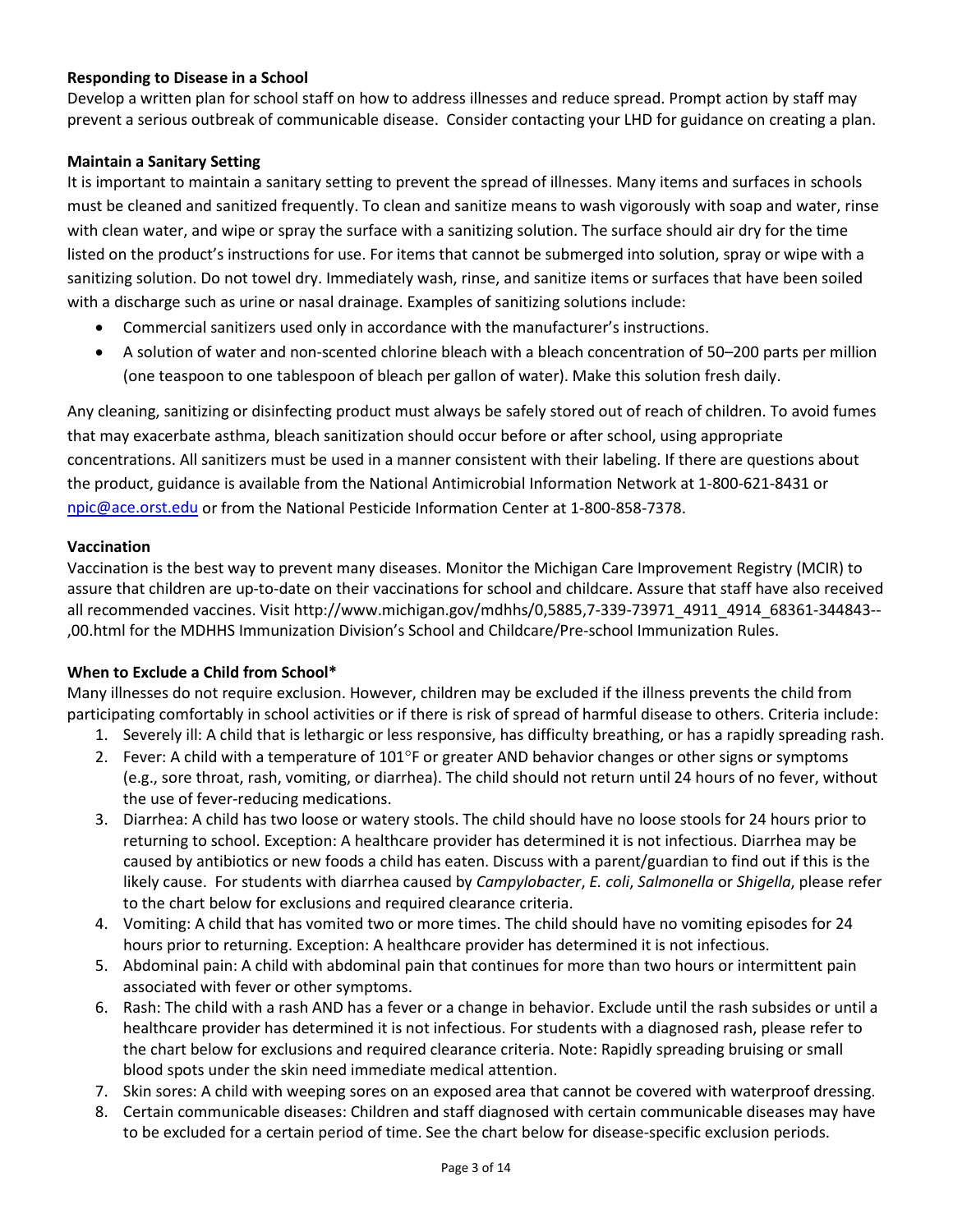\* These are general recommendations. Please consult your local health department for additional guidance. Exclusion criteria should be based on written policies that are shared with families during enrollment and when exclusion is necessary. Written exclusion policies promote consistency and reduce confusion. Extracurricular activities also need to be curtailed when a student has a communicable disease. Anyone with a diarrheal illness (e.g., Norovirus, Salmonellosis, Shigellosis, Shiga-Toxin producing *E. coli*, Giardiasis, or Cryptosporidiosis) should not use swimming pools for 2 weeks after diarrhea has ceased.

## **Reporting**

Michigan Law requires schools and childcare centers to report specific diseases according to Act No. 368 of the Public Acts of 1978, which states that physicians, laboratories, primary and secondary schools, child daycares, and camps are required to report the occurrence or suspected occurrence of any disease, condition, or infections as identified in the Michigan Department of Health and Human Services (MDHHS) CD rules to your LHD within 24 hours.

It is important for schools to report to their LHD for a number of reasons, including:

- To identify disease trends, outbreaks, and epidemics
- To enable preventative treatment and/or education
- To target prevention programs, identify care needs, and allocate resources efficiently
- To inform epidemiological practice and research
- To evaluate the success of long-term control efforts
- To assist with local, state, national, and international disease surveillance efforts

#### **Individual Case Reporting**

The diseases highlighted in bold in the "Disease Specific Chart" below represent a subset of the diseases required to be reported on an individual case basis to your LHD. A complete list of diseases that are required to be reported in Michigan, as well as a list of LHD contact numbers, can be found by going to

[https://www.michigan.gov/documents/mdch/Reportable\\_Diseases\\_Michigan\\_by\\_Pathogen\\_478489\\_7.pdf.](https://www.michigan.gov/documents/mdch/Reportable_Diseases_Michigan_by_Pathogen_478489_7.pdf) Because of the risk of rabies, animal bites should always be reported to your LHD and/or animal control within 24 hours.

The individual case report should include the following information:

- Name of the disease
- Student demographic information including: first and last names, date of birth, grade, classroom, street address along with zip code, parent's name, and phone number(s)
- The date the student was first absent
- Who the disease was identified by (e.g., healthcare provider, parent/guardian, etc.)

Family Educational Rights and Privacy Act (FERPA) allows for the disclosure of personally identifiable information in connection with a health or safety emergency to public health authorities without individual or parent authorization if knowledge of the information is necessary to protect the health or safety of the student or other individuals under § 99.31(a)(10) and § 99.36 of the FERPA regulations.

#### **Aggregate Reporting**

Weekly aggregate counts of flu-like illness (also referred to as influenza-like illness) are to be reported to your LHD. Influenza-like illness refers to any child with fever and a cough and/or sore throat without a known cause other than influenza. Vomiting and diarrhea alone are NOT indications of influenza or flu-like illness. Some LHDs may also require weekly aggregate counts of gastrointestinal illness, which is defined as any child with diarrhea and/or vomiting for at least 24 hours. Other diseases such as strep throat, pink eye, and head lice may also need to be reported on a weekly basis. Schools should consult their LHD for reporting requirements and how to submit communicable disease reports.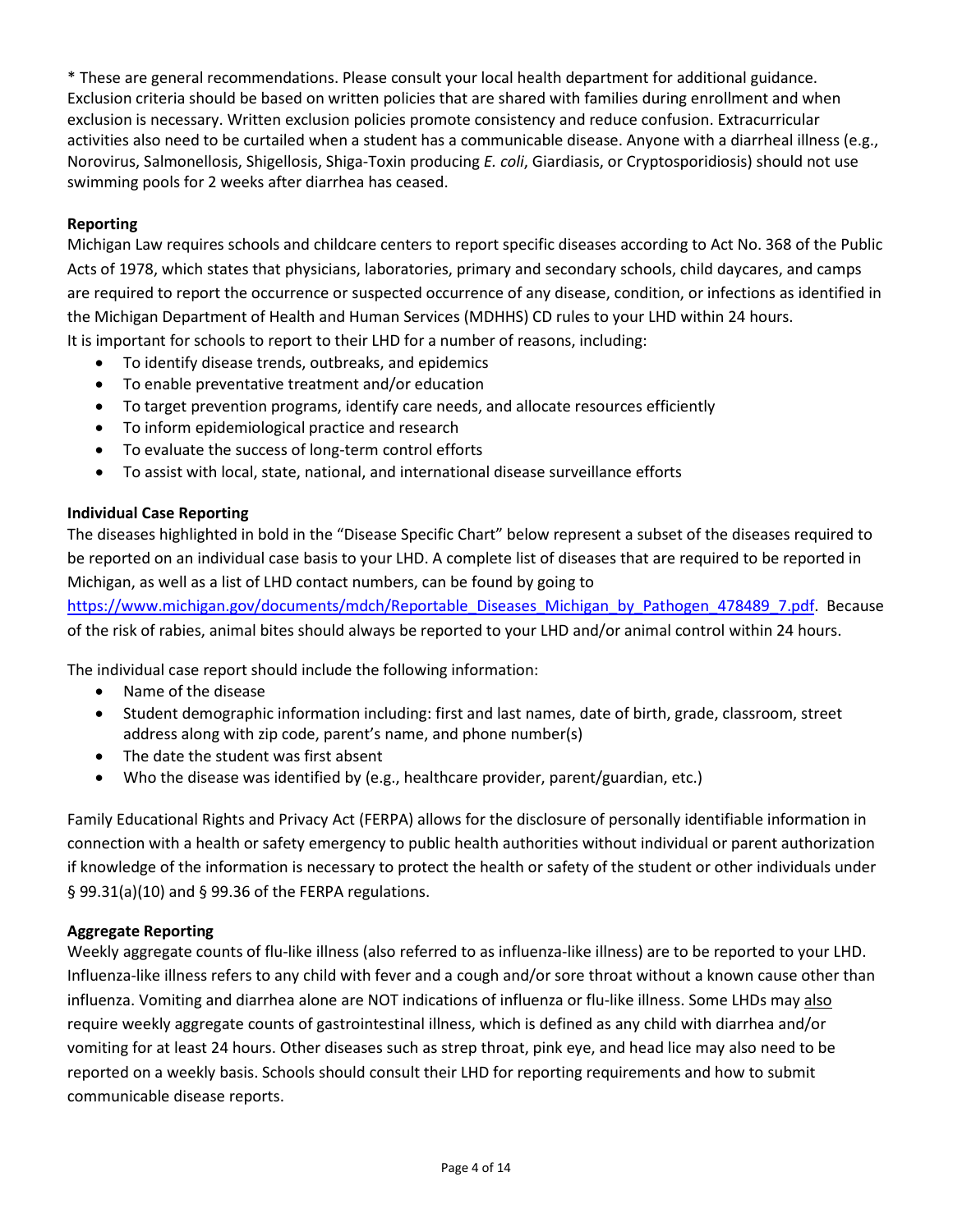# **Requesting Information from Parents**

To assist with illness reporting, schools can provide suggestions to parents/guardians about what they should report regarding their child's illness. For example, "Michigan law requires that schools report the possible occurrence of communicable disease to the local health department. To assist in this reporting, please include the illness (if known) and who diagnosed it OR a detailed description of symptoms such as vomiting, diarrhea, fever, rash, or sore throat when reporting your child's absence." Information about illness reporting can be provided in packets to parents/guardians at the beginning of the school year and a reminder can be left on the absentee line voice message.

#### **Immediate Reporting of Serious or Unusual Communicable Disease**

In addition to reporting aggregate and individual cases, call your LHD **immediately** to report any of the following serious illnesses: measles, mumps, rubella, pertussis, *Haemophilus influenzae* Type B, meningitis, encephalitis, hepatitis, tuberculosis, or any other serious or unusual communicable disease.

## **Immediate Reporting of Outbreaks**

All outbreaks of suspected or confirmed communicable diseases are **immediately** reportable to your LHD. An outbreak is defined as any increase in a certain type of illness.

An influenza-like illness outbreak is when a school building is experiencing influenza-like illnesses among students and staff that are above a level at which would be expected at that time of year. Schools are encouraged to work with their LHD to determine influenza activity in your area.

Outbreaks of gastrointestinal illnesses are similarly defined as when the school building is experiencing gastrointestinal illnesses among students and staff that are above a level at which would be expected at that time of year. The sudden onset of vomiting and/or diarrhea in several students or staff may also suggest an outbreak is occurring. Your LHD can assist in determining if a gastrointestinal illness outbreak is occurring in the school.

Even without closing a school, parents/guardians should be notified. Your LHD can assist with notification letters to parents.

# **School Closures due to Illness**

Most outbreaks of gastrointestinal or respiratory illness will not necessitate school closure. However, there are some instances where closure may be recommended for disinfection or other mitigation actions. Consult with your LHD for outbreak-specific recommendations. School closures due to illness should be reported **immediately** to your LHD regardless of whether it is an outbreak of one disease, a closure due to a variety of illnesses, or a closure due to staff illnesses.

**Local Health Department Contact Information:** <http://www.malph.org/directory> or <http://www.michigan.gov/mdhhs/0,5885,7-339--96747--,00.html>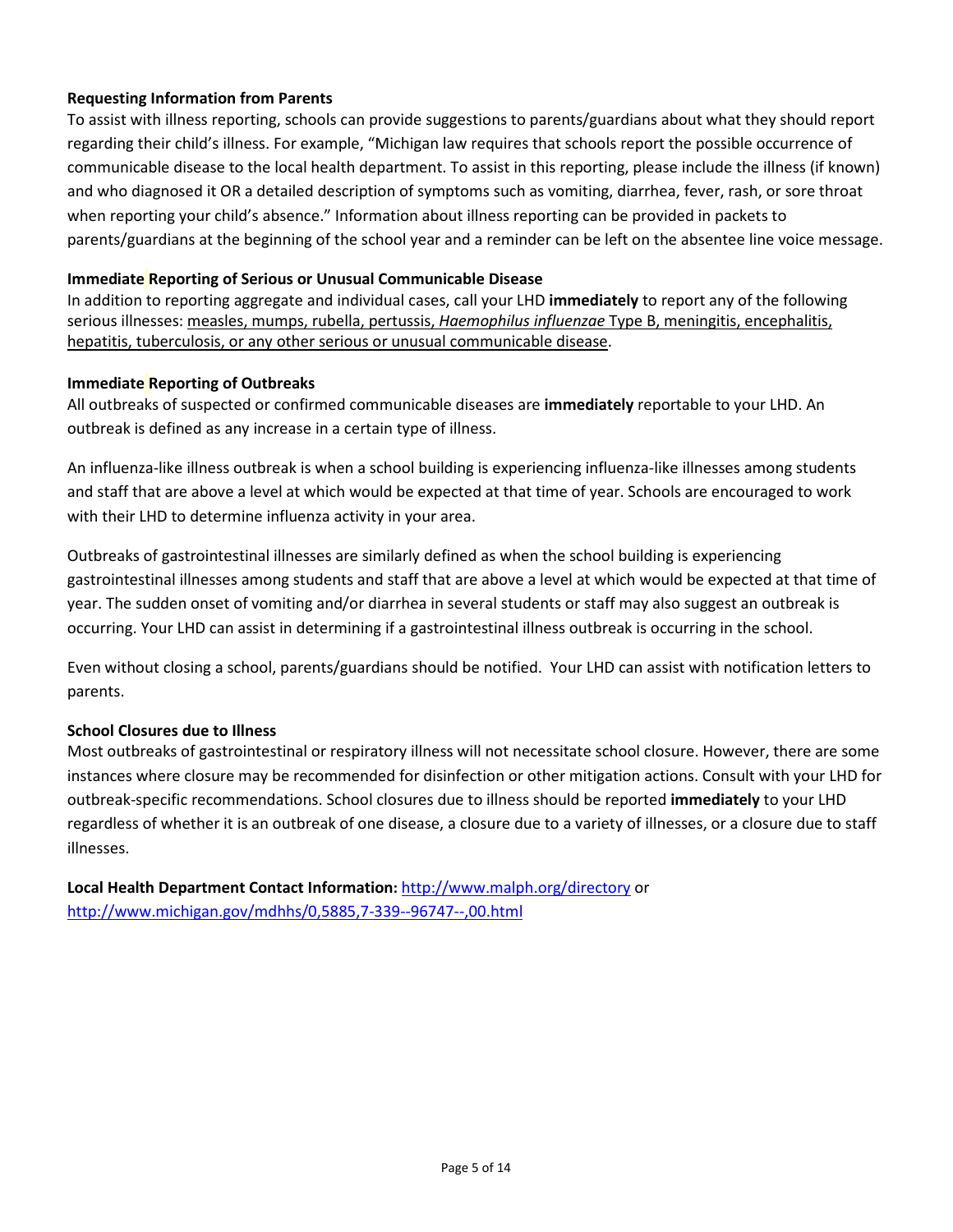| <b>Disease</b>                            | <b>Mode of Spread</b>   | nocuoc opcenie mitormulton unu biteruolon uuruchine<br><b>Symptoms</b> | <b>Incubation Period</b> | <b>Contagious Period</b> | <b>Contacts</b>          | <b>Exclusions</b>    |
|-------------------------------------------|-------------------------|------------------------------------------------------------------------|--------------------------|--------------------------|--------------------------|----------------------|
|                                           |                         |                                                                        |                          |                          |                          | (subject to LHD appr |
| Campylobacteriosis <sup>†</sup>           | Ingestion of under-     | Diarrhea (may be                                                       | Average 2-5 days         | Throughout illness       | Exclude with first signs | Exclude until diar   |
|                                           | cooked meat,            | bloody), abdominal                                                     | (range 1-10 days)        | (usually 1-2 weeks, but  | of illness; encourage    | has ceased for at    |
|                                           | contaminated food or    | pain, malaise, fever                                                   |                          | up to 7 weeks without    | good hand hygiene        | 2 days; additior     |
|                                           | water, or raw milk      |                                                                        |                          | treatment)               |                          | restrictions may a   |
| Chickenpox** <sup>+</sup>                 | Person-to-person by     | Fever, mild respiratory                                                | Average 14-16 days       | As long as 5 days, but   | <b>Exclude contacts</b>  | Cases: Until lesi    |
| (Varicella)                               | direct contact, droplet | symptoms, body rash                                                    | (range 10-21 days)       | usually 1-2 days         | lacking documentation    | have crusted and     |
|                                           | or airborne spread of   | of itchy, blister-like                                                 |                          | before onset of rash     | of immunity until 21     | new lesions for 2    |
|                                           | vesicle fluid, or       | lesions, usually                                                       |                          | and until all lesions    | days after last case     | (for non-crusti      |
|                                           | respiratory tract       | concentrated on the                                                    |                          | have crusted             | onset; consult LHD       | lesions: until lesi  |
|                                           | secretions              | face, scalp, trunk                                                     |                          |                          |                          | are fading and no    |
|                                           |                         |                                                                        |                          |                          |                          | lesions appea        |
| <b>CMV</b>                                | Exposure to infectious  | None or "mono-like"                                                    | 1 month                  | Virus may be shed for    | If pregnant, consult     | No exclusion         |
| (Cytomegalovirus)                         | tissues, secretions, or |                                                                        |                          | 6 months to 2 years      | OB; contacts should      | necessary            |
|                                           | excretions              |                                                                        |                          |                          | not be excluded          |                      |
| Common Cold                               | Airborne or contact     | Runny or stuffy nose,                                                  | Variable, usually 1-3    | 24hrs before onset to    | Encourage cough          | No exclusion         |
|                                           | with respiratory        | slight fever, watery                                                   | days                     | up to 5 days after       | etiquette and good       | necessary            |
|                                           | secretions; person-to-  | eyes                                                                   |                          | onset                    | hand hygiene             |                      |
|                                           | person or by touching   |                                                                        |                          |                          |                          |                      |
|                                           | contaminated surfaces   |                                                                        |                          |                          |                          |                      |
| Croup                                     | Airborne or contact     | Barking cough,                                                         | Variable based on        | Variable based on        | Encourage cough          | No exclusion         |
|                                           | with respiratory        | difficulty breathing                                                   | causative organism       | causative organism       | etiquette and good       | necessary            |
|                                           | secretions              |                                                                        |                          |                          | hand hygiene             |                      |
| <b>Diarrheal Illness</b>                  | Fecal-oral: person-to-  | Loose stools; potential                                                | Variable based on        | Variable based on        | Exclude with first signs | Exclude until diar   |
| (Unspecified)                             | person, ingesting       | for fever, gas,                                                        | causative organism       | causative organism       | of illness; encourage    | has ceased for 24    |
|                                           | contaminated food or    | abdominal cramps,                                                      |                          |                          | good hand hygiene        | until medically cle  |
|                                           | liquid, contact with    | nausea, vomiting                                                       |                          |                          |                          |                      |
|                                           | infected animals        |                                                                        |                          |                          |                          |                      |
| $E.$ coli <sup><math>\dagger</math></sup> | Fecal-oral: person-to-  | Abdominal cramps,                                                      | Variable, usually        | For duration of          | Exclude with first signs | Medical clearar      |
| (Shiga toxin-                             | person, from            | diarrhea (may be                                                       | $2-10$ days              | diarrhea until stool     | of illness; encourage    | required; also, ex   |

bloody), may include gas, nausea, fever or vomiting

Fever, flushed, lacy rash ("slapped cheek") **(subject to LHD approval)**

Exclude until diarrhea has ceased for at least 2 days; additional restrictions may apply

Cases: Until lesions have crusted and no new lesions for 24hr (for non-crusting lesions: until lesions are fading and no new lesions appear)

Exclude until diarrhea has ceased for 24h or until medically cleared

Medical clearance required; also, exclude until diarrhea has ceased for at least 2 days; additional restrictions may apply

No exclusion necessary if rash is diagnosed as Fifth disease by a healthcare provider

# **Disease-Specific Information and Exclusion Guidelines**

contaminated food or liquids, contact with infected animals

Person-to-person; Contact with respiratory secretions

**producing)**

Fifth Disease (Erythema infectiosum) (Parvovirus B19)

Variable, usually 4-20 days

culture is negative

Most infectious before 1-2 days prior to onset good hand hygiene

If pregnant, consult OB; encourage good hand hygiene; do not share eating utensils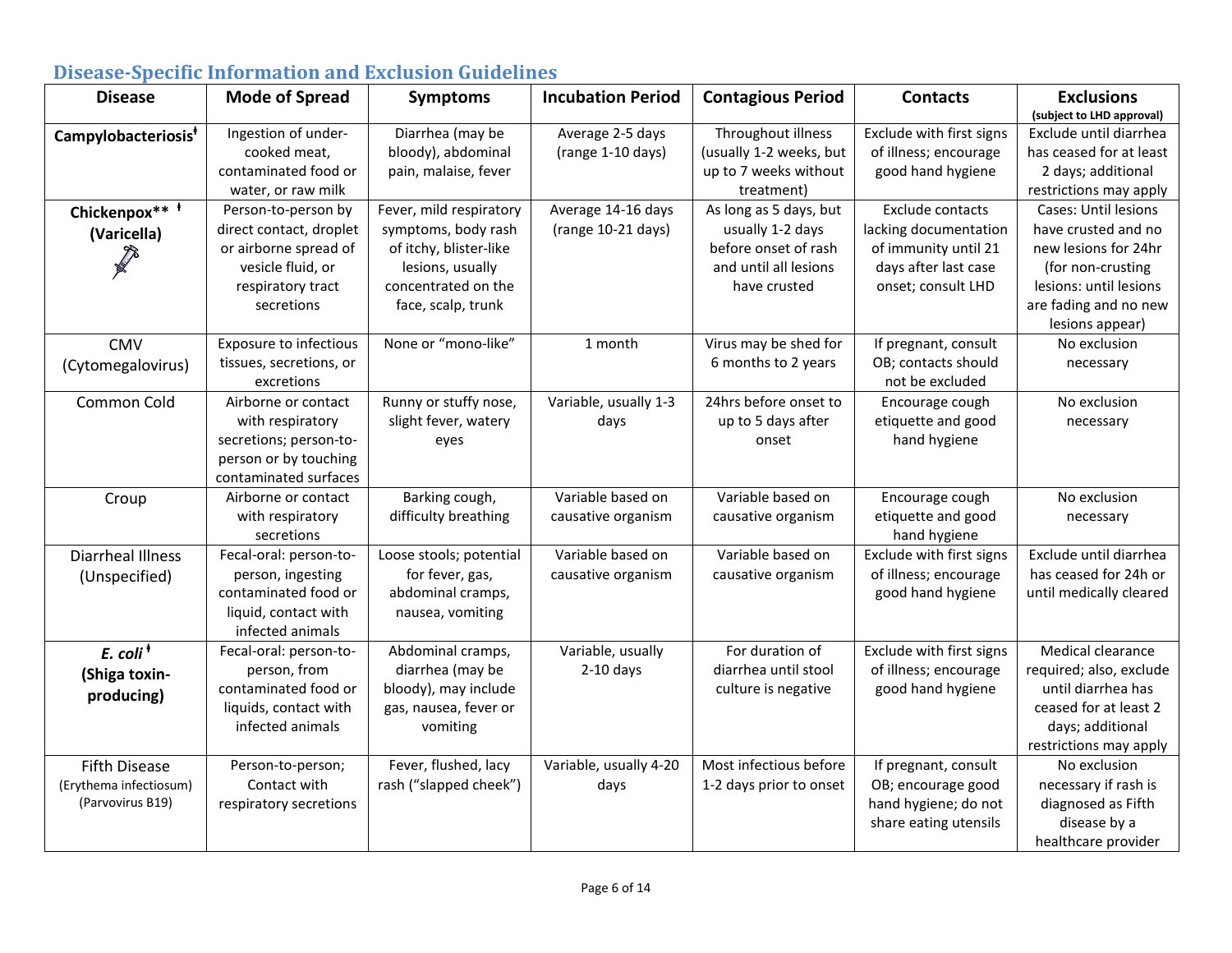| <b>Disease</b>                                                               | <b>Mode of Spread</b>                                                                                                                       | <b>Symptoms</b>                                                                                                                    | <b>Incubation Period</b>                                           | <b>Contagious Period</b>                                                                                                 | <b>Contacts</b>                                                                                                                            | <b>Exclusions</b><br>(subject to LHD approval)                                                                                                        |
|------------------------------------------------------------------------------|---------------------------------------------------------------------------------------------------------------------------------------------|------------------------------------------------------------------------------------------------------------------------------------|--------------------------------------------------------------------|--------------------------------------------------------------------------------------------------------------------------|--------------------------------------------------------------------------------------------------------------------------------------------|-------------------------------------------------------------------------------------------------------------------------------------------------------|
| Giardiasis***                                                                | Person-to-person<br>transmission of cysts<br>from infected feces;<br>contaminated water                                                     | Diarrhea, abdominal<br>cramps, bloating,<br>fatigue, weight loss,<br>pale, greasy stools;<br>may be asymptomatic                   | Average 7-10 days<br>(range 3-25+ days)                            | During active infection                                                                                                  | Encourage good hand<br>hygiene                                                                                                             | Exclude until diarrhea<br>has ceased for at least<br>2 days; may be<br>relapsing; additional<br>restrictions may apply                                |
| Hand Foot and<br>Mouth Disease**<br>(Coxsackievirus)<br>(Herpangina)         | Contact with<br>respiratory secretions<br>or by feces from<br>infected person                                                               | Sudden onset of fever,<br>sore throat, cough,<br>tiny blisters inside<br>mouth, throat and on<br>extremities                       | Average 3-5 days<br>(range 2-14 days)                              | From 2-3 days before<br>onset and several days<br>after onset; shed in<br>feces for weeks                                | Exclude with first signs<br>of illness; encourage<br>cough etiquette and<br>good hand hygiene                                              | If secretions from<br>blisters can be<br>contained, no<br>exclusion required                                                                          |
| <b>Head lice</b><br>(Pediculosis)                                            | Head-to-head contact<br>with an infected<br>person and/or their<br>personal items such as<br>clothing or bedding<br><b>Head Lice Manual</b> | Itching, especially<br>nape of neck and<br>behind ears; scalp can<br>become pink and dry;<br>patches may be rough<br>and flake off | 1-2 weeks                                                          | Until lice and viable<br>eggs are destroyed,<br>which generally<br>requires 1-2 shampoo<br>treatments and nit<br>combing | Avoid head-to-head<br>contact during play;<br>do not share personal<br>items, such as hats,<br>combs; inspect close<br>contacts frequently | Students with live lice<br>may stay in school<br>until end of day;<br>immediate treatment<br>at home is advised;                                      |
| Hepatitis A** <sup>*</sup><br>$\mathbb{Z}$                                   | Fecal-oral; person-to-<br>person or via<br>contaminated food or<br>water                                                                    | Loss of appetite,<br>nausea, fever,<br>jaundice, abdominal<br>discomfort, diarrhea,<br>dark urine, fatigue                         | Average 25-30 days<br>(range 15-50 days)                           | 2 weeks before onset<br>of symptoms to 1 to 2<br>weeks after onset                                                       | Immediately notify<br>LHD regarding<br>evaluation and<br>treatment of close<br>contacts; encourage<br>good hand hygiene                    | Exclude until at least 7<br>days after jaundice<br>onset and medically<br>cleared; exclude from<br>food handling for 14<br>days after onset           |
| Herpes simplex I, II<br>(cold sores / fever<br>blisters)<br>(genital herpes) | Infected secretions<br>HSV I - saliva<br>HSV II - sexual                                                                                    | Tingling prior to fluid-<br>filled blister(s) that<br>recur in the same area<br>(mouth, nose,<br>genitals)                         | $2-14$ days                                                        | As long as lesions are<br>present; may be<br>intermittent shedding<br>while asymptomatic                                 | Encourage good hand<br>hygiene and age-<br>appropriate STD<br>prevention; avoid<br>blister secretions; do<br>not share personal<br>items   | No exclusion<br>necessary                                                                                                                             |
| Impetigo<br>(Impetigo contagiosa)                                            | Direct or indirect<br>contact with lesions<br>and their discharge                                                                           | Lesions/blisters are<br>generally found on the<br>mouth and nostrils;<br>occasionally near eyes                                    | Variable, usually 4-10<br>days, but can be as<br>short as 1-3 days | While sores are<br>draining                                                                                              | Encourage good hand<br>hygiene                                                                                                             | Treatment may be<br>delayed until end of<br>the day; if treatment<br>started before next<br>day's return, no<br>exclusion necessary;<br>cover lesions |
| *Influenza**<br>(influenza-like<br>illness)<br>$\mathbb{Z}^2$                | Droplet; contact with<br>respiratory secretions<br>or touching<br>contaminated<br>surfaces)                                                 | High fever, fatigue,<br>cough, muscle aches,<br>sore throat, headache,<br>runny nose; rarely<br>vomiting or diarrhea               | 1-4 days                                                           | 1 day prior to onset of<br>symptoms to 1 week<br>or more after onset                                                     | Exclude with first signs<br>of illness; encourage<br>cough etiquette and<br>good hand hygiene                                              | Exclude until 24hrs<br>with no fever (without<br>fever-reducing<br>medication) and cough<br>has subsided                                              |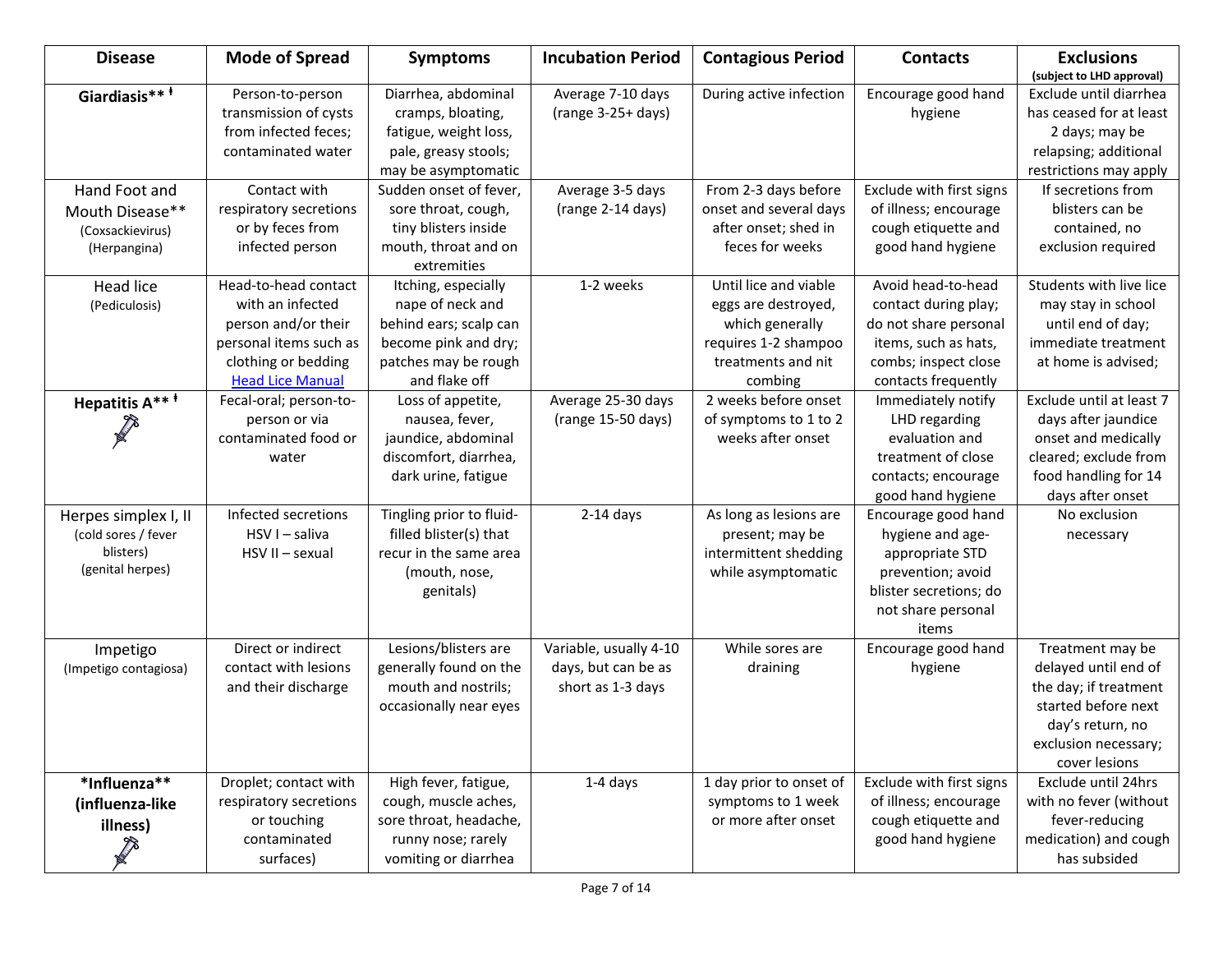| <b>Disease</b>                                                                                        | <b>Mode of Spread</b>                                                                                                              | <b>Symptoms</b>                                                                                                                                                          | <b>Incubation Period</b>                                                   | <b>Contagious Period</b>                                                                                                                         | <b>Contacts</b>                                                                                                                                    | <b>Exclusions</b><br>(subject to LHD approval)                                                                                                    |
|-------------------------------------------------------------------------------------------------------|------------------------------------------------------------------------------------------------------------------------------------|--------------------------------------------------------------------------------------------------------------------------------------------------------------------------|----------------------------------------------------------------------------|--------------------------------------------------------------------------------------------------------------------------------------------------|----------------------------------------------------------------------------------------------------------------------------------------------------|---------------------------------------------------------------------------------------------------------------------------------------------------|
| Measles***<br>(Rubeola)<br>(Hard/red measles) $\sqrt[3]{ }$                                           | Contact with nasal or<br>throat secretions;<br>airborne via sneezing<br>and coughing                                               | High fever, runny<br>nose, cough, red,<br>watery eyes, followed<br>by rash on face, then                                                                                 | Average 10-12 days<br>(range 7-21 days) from<br>exposure to fever<br>onset | 4 days before to 4<br>days after rash onset                                                                                                      | <b>Exclude contacts</b><br>lacking documentation<br>of immunity until 21<br>days after last case                                                   | Cases: Exclude until 4<br>days after rash onset                                                                                                   |
| Meningitis** <sup>#</sup><br>(Aseptic/viral)                                                          | Varies with causative<br>agent: droplet or<br>fecal-oral route; may<br>be complications of<br>another illness                      | spreading over body<br>Severe headache, stiff<br>neck and back,<br>vomiting, fever,<br>intolerance to light,                                                             | Varies with causative<br>agent                                             | Varies with causative<br>agent, but generally 2-<br>14 days                                                                                      | onset; consult LHD<br>Encourage cough<br>etiquette and good<br>hand hygiene                                                                        | Exclude until medically<br>cleared                                                                                                                |
| Meningitis** <sup>†</sup> 2<br>(Bacterial) X<br>(N. meningitis)<br>(H. influenzae)<br>(S. pneumoniae) | Contact with saliva or<br>nasal and throat<br>secretions; spread by<br>sneezing, coughing,<br>and sharing beverages<br>or utensils | neurologic symptoms<br>Severe headache,<br>fever, stiff neck or<br>back, vomiting,<br>irritability, intolerance<br>of light, neurologic<br>symptoms; rash                | Average 2-4 days<br>(range 1-10 days)                                      | Generally considered<br>no longer contagious<br>after 24hrs of<br>antibiotic treatment                                                           | Immediately notify<br>LHD; encourage good<br>hand hygiene; do not<br>share personal items<br>and eating utensils                                   | Medical clearance<br>required; exclude until<br>24 hrs after<br>antimicrobial<br>treatment                                                        |
| Molloscum<br>contagiosum                                                                              | Transmitted by skin-<br>to-skin contact and<br>through handling<br>contaminated objects                                            | Smooth, firm, flesh-<br>colored papules<br>(bumps) with an<br>indented center                                                                                            | Usually between 2 and<br>7 weeks                                           | Unknown but likely as<br>long as lesions persist                                                                                                 | Do not share personal<br>items                                                                                                                     | No exclusion<br>necessary                                                                                                                         |
| Mononucleosis                                                                                         | Person-to-person via<br>saliva                                                                                                     | Fever, sore throat,<br>fatigue, swollen lymph<br>nodes, enlarged<br>spleen                                                                                               | 30-50 days                                                                 | Prolonged, possibly<br>longer than 1 year                                                                                                        | Do not share personal<br>items                                                                                                                     | Exclude until able to<br>tolerate activity;<br>exclude from contact<br>sports until recovered                                                     |
| MRSA**<br>(Methicillin-resistant<br>Staphylococcus<br>aureus)                                         | Transmitted by skin-<br>to-skin contact and<br>contact with surfaces<br>that have contacted<br>infection site drainage             | Fever may be present;<br>commonly a lesion;<br>may resemble a spider<br>bite and be swollen,<br>painful with drainage;<br>a non-symptomatic<br>carrier state is possible | Varies                                                                     | As long as lesions are<br>draining; MRSA is<br>frequently found in<br>many environments;<br>handwashing is the<br>best way to avoid<br>infection | Encourage good hand<br>hygiene; do not share<br>personal items,<br>including but not<br>limited to towels,<br>washcloths, clothing<br>and uniforms | No exclusion if wound<br>is covered and<br>drainage contained;<br>no exclusion from<br>swimming if wound is<br>covered with<br>waterproof bandage |
| Mumps***                                                                                              | Airborne or direct<br>contact with saliva                                                                                          | Swelling of 1 or more<br>salivary glands (usually<br>parotid); chills, fever,<br>headache are possible                                                                   | Average 16-18 days<br>(range 12-25 days)                                   | Up to 7 days prior to<br>and 8 days after<br>parotitis onset                                                                                     | Exclude contacts<br>lacking documentation<br>of immunity until 25<br>days after last case<br>onset; consult LHD                                    | Cases: Exclude until 5<br>days after onset of<br>salivary gland swelling                                                                          |
| *Norovirus**<br>(viral gastroenteritis)                                                               | Food, water, surfaces<br>contaminated with<br>vomit or feces,<br>person-to-person,<br>aerosolized vomit                            | Nausea, vomiting,<br>diarrhea, abdominal<br>pain for 12-72hrs;<br>possibly low-grade<br>fever, chills, headache                                                          | Average 24-48hrs<br>(range: 12-72hrs)                                      | Usually from onset<br>until 2-3 days after<br>recovery; typically,<br>virus is no longer shed<br>after 10 days                                   | Encourage good hand<br>hygiene; contact LHD<br>for environmental<br>cleaning<br>recommendations                                                    | Exclude until illness<br>has ceased for at least<br>2 days; exclude from<br>food handling for 3<br>days after recovery                            |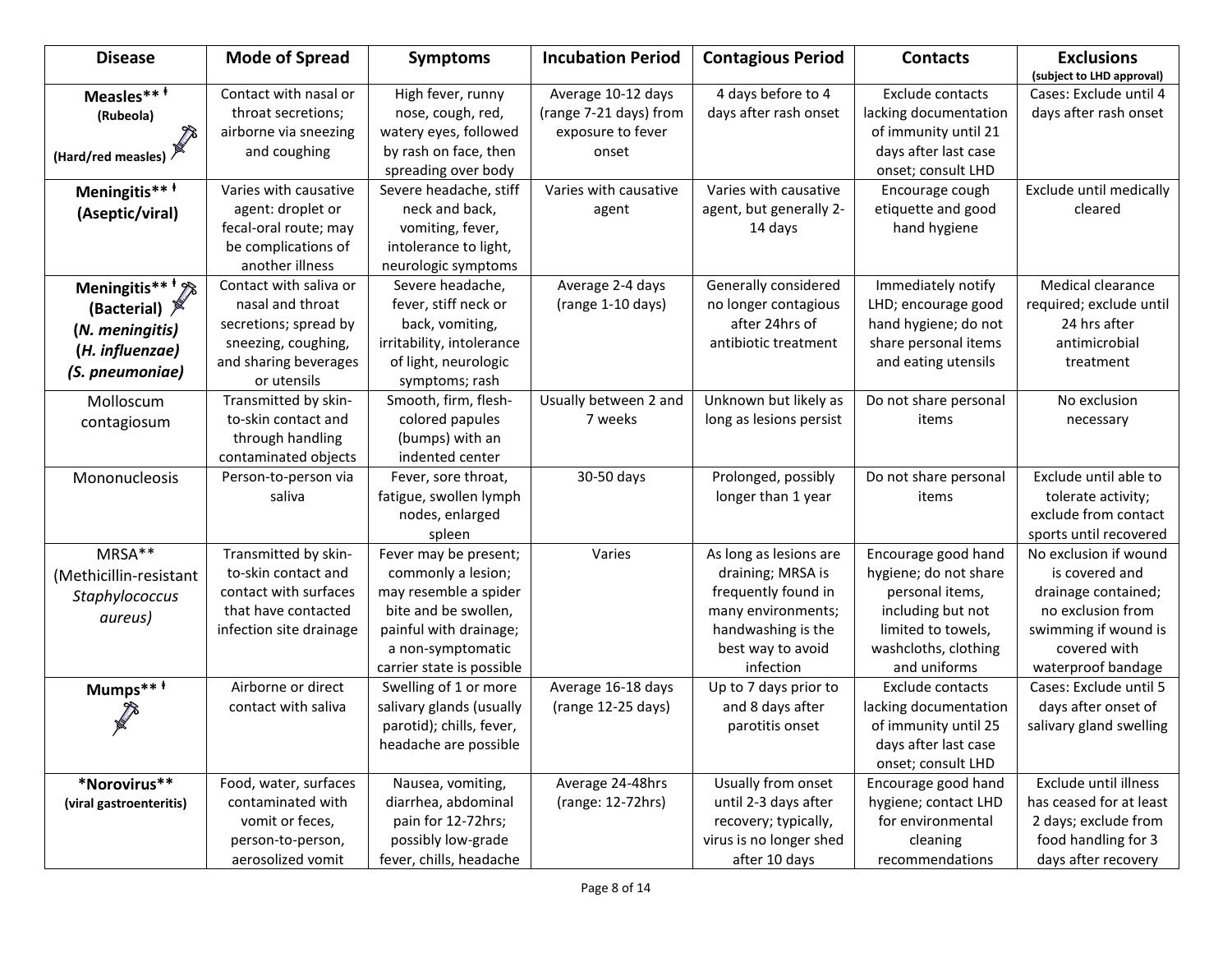| <b>Disease</b>                              | <b>Mode of Spread</b>                                                                                                                                  | <b>Symptoms</b>                                                                                                                                                          | <b>Incubation Period</b>                                     | <b>Contagious Period</b>                                                                                                                              | <b>Contacts</b>                                                                                                                                               | <b>Exclusions</b><br>(subject to LHD approval)                                                                                                                                                               |
|---------------------------------------------|--------------------------------------------------------------------------------------------------------------------------------------------------------|--------------------------------------------------------------------------------------------------------------------------------------------------------------------------|--------------------------------------------------------------|-------------------------------------------------------------------------------------------------------------------------------------------------------|---------------------------------------------------------------------------------------------------------------------------------------------------------------|--------------------------------------------------------------------------------------------------------------------------------------------------------------------------------------------------------------|
| Pink Eye<br>(conjunctivitis)                | Discharge from eyes,<br>respiratory secretions;<br>from contaminated<br>fingers, shared eye<br>make-up applicators                                     | Bacterial: Often yellow<br>discharge in both eyes<br>Viral: Often one eye<br>with watery/clear<br>discharge and redness<br>Allergic: itchy eyes<br>with watery discharge | Variable but often 1-3<br>days                               | During active infection<br>(range: a few days to<br>2-3 weeks)                                                                                        | Encourage good hand<br>hygiene                                                                                                                                | Exclude only if herpes<br>simplex conjunctivitis<br>and eye is watering;<br>exclusion also may be<br>necessary if 2 or more<br>children have watery,<br>red eyes; contact LHD                                |
| Rash Illness<br>(Unspecified)               | Variable depending on<br>causative agent                                                                                                               | Skin rash with or<br>without fever                                                                                                                                       | Variable depending on<br>causative agent                     | Variable depending on<br>causative agent                                                                                                              | Variable depending on<br>causative agent                                                                                                                      | Exclude if also<br>behavior changes or<br>fever; may need to be<br>medically cleared                                                                                                                         |
| <b>Respiratory Illness</b><br>(Unspecified) | Contact with<br>respiratory secretions                                                                                                                 | Slight fever, sore<br>throat, cough, runny<br>or stuffy nose                                                                                                             | Variable but often 1-3<br>days                               | Variable depending on<br>causative agent                                                                                                              | Encourage cough<br>etiquette and good<br>hand hygiene                                                                                                         | Exclude if also fever<br>until fever free for<br>24hrs without fever-<br>reducing medication                                                                                                                 |
| Ringworm<br>(Tinea)                         | Direct contact with an<br>infected animal,<br>person, or<br>contaminated surface                                                                       | Round patch of red,<br>dry skin with red<br>raised ring; temporary<br>baldness                                                                                           | Usually 4-14 days                                            | As long as lesions are<br>present and fungal<br>spores exist on<br>materials                                                                          | Inspect skin for<br>infection; do not share<br>personal items; seek<br>veterinary care for<br>pets with signs of skin<br>disease                              | Treatment may be<br>delayed until end of<br>the day; if treatment<br>started before next<br>day's return, no<br>exclusion necessary;<br>exclude from contact<br>sports, swimming until<br>start of treatment |
| Rubella** <sup>+</sup><br>(German Measles)  | Direct contact; contact<br>with respiratory<br>secretions; airborne<br>via sneeze and cough                                                            | Red, raised rash for ~3<br>days; possibly fever,<br>headache, fatigue, red<br>eyes                                                                                       | Average 16-18 days<br>(range: 14-21 days)                    | 7 days before to 7<br>days after rash onset                                                                                                           | If pregnant, consult<br>OB; Exclude contacts<br>lacking documentation<br>of immunity until 21<br>days after last case<br>onset; consult LHD                   | Exclude until 7 days<br>after onset of rash                                                                                                                                                                  |
| Salmonellosis <sup>†</sup>                  | Fecal-oral: person-to-<br>person, contact with<br>infected animals or via<br>contaminated food                                                         | Abdominal pain,<br>diarrhea (possibly<br>bloody), fever, nausea,<br>vomiting, dehydration                                                                                | Average 12-36hrs<br>(range: 6hrs-7 days)                     | During active illness<br>and until organism is<br>no longer detected in<br>feces                                                                      | Exclude with first signs<br>of illness; encourage<br>good hand hygiene                                                                                        | Exclude until diarrhea<br>has ceased for at least<br>2 days; additional<br>restrictions may apply                                                                                                            |
| <b>Scabies</b>                              | Close, skin-to-skin<br>contact with an<br>infected person or via<br>infested clothing or<br>bedding<br><b>Scabies Prevention</b><br>and Control Manual | Extreme itching (may<br>be worse at night);<br>mites burrowing in<br>skin cause rash /<br>bumps                                                                          | 2-6 weeks for first<br>exposure; 1-4 days for<br>re-exposure | Until mites are<br>destroyed by chemical<br>treatment;<br>prescription skin and<br>oral medications are<br>generally effective<br>after one treatment | Treat close contacts<br>and infected persons<br>at the same time;<br>avoid skin-to-skin<br>contact; do not share<br>personal items; see<br>exclusion criteria | Treatment may be<br>delayed until end of<br>the day; if treatment<br>started before next<br>day's return, no<br>exclusion necessary                                                                          |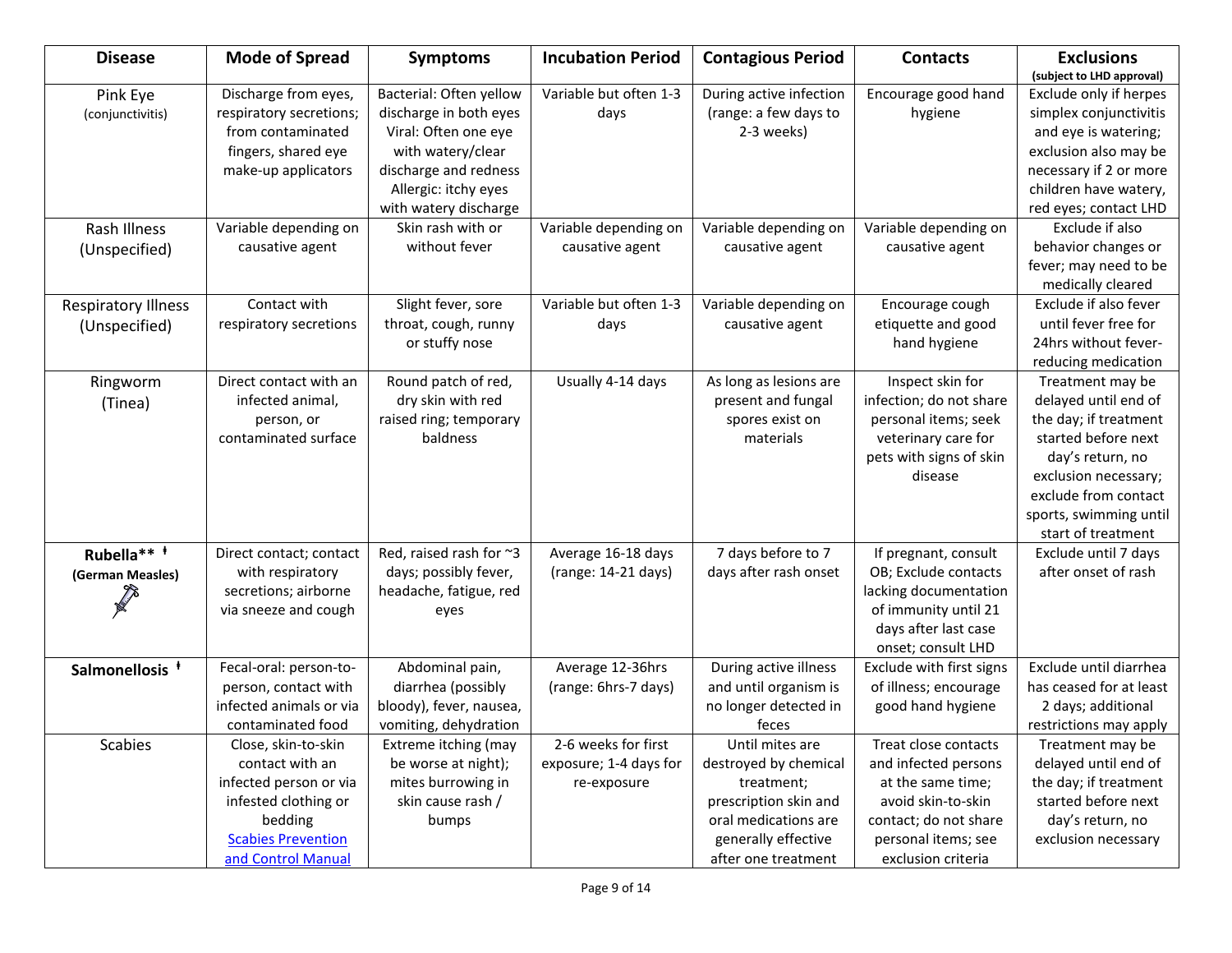| <b>Disease</b>                                          | <b>Mode of Spread</b>                                                                                                 | <b>Symptoms</b>                                                                                                                                        | <b>Incubation Period</b>                            | <b>Contagious Period</b>                                                                             | <b>Contacts</b>                                                                         | <b>Exclusions</b><br>(subject to LHD approval)                                                                       |
|---------------------------------------------------------|-----------------------------------------------------------------------------------------------------------------------|--------------------------------------------------------------------------------------------------------------------------------------------------------|-----------------------------------------------------|------------------------------------------------------------------------------------------------------|-----------------------------------------------------------------------------------------|----------------------------------------------------------------------------------------------------------------------|
| Shigellosis** <sup>+</sup>                              | Fecal-oral: frequently<br>person-to-person; also<br>via contaminated food<br>or water                                 | Abdominal pain,<br>diarrhea (possibly<br>bloody), fever, nausea,<br>vomiting, dehydration                                                              | Average 1-3 days<br>(range 12-96hrs)                | During active illness<br>and until no longer<br>detected; treatment<br>can shorten duration          | Exclude with first signs<br>of illness; encourage<br>good hand hygiene                  | Medical clearance<br>required; also, exclude<br>until diarrhea has<br>ceased for at least 2<br>days                  |
| Strep throat /<br><b>Scarlet Fever</b>                  | Respiratory droplet or<br>direct contact; via<br>contaminated food                                                    | Sore throat, fever;<br>Scarlet Fever: body<br>rash and red tongue                                                                                      | Average 2-5 days<br>(range 1-7 days)                | Until 12hrs after<br>treatment; (10-21<br>days without<br>treatment)                                 | Exclude with signs of<br>illness; encourage<br>good hand hygiene                        | Exclude until 12hrs<br>after antimicrobial<br>therapy (at least 2<br>doses)                                          |
| <b>Streptococcus</b><br>pneumoniae <sup>†</sup>         | Contact with<br>respiratory secretions                                                                                | Variable: ear infection,<br>sinusitis, pneumonia<br>or meningitis                                                                                      | Varies; as short as 1-3<br>days                     | Until 24hrs after<br>antimicrobial therapy                                                           | Consult LHD to discuss<br>the potential need for<br>treatment                           | Exclude until 24hrs<br>after antimicrobial<br>therapy                                                                |
| <b>Tuberculosis</b><br>$(TB)$ <sup>+</sup>              | Airborne; spread by<br>coughing, sneezing,<br>speaking or singing                                                     | Fever, fatigue, weight<br>loss, cough (lasting 3+<br>weeks), night sweats,<br>loss of appetite                                                         | 2-10 weeks                                          | While actively<br>infectious                                                                         | <b>Consult LHD to discuss</b><br>for evaluation and<br>potential testing of<br>contacts | Exclude until medically<br>cleared                                                                                   |
| <b>Typhoid fever</b><br>(Salmonella typhi) <sup>†</sup> | Fecal-oral: person-to-<br>person, ingestion of<br>contaminated food or<br>water (cases are<br>usually travel-related) | Gradual onset fever,<br>headache, malaise,<br>anorexia, cough,<br>abdominal pain, rose<br>spots, diarrhea,<br>constipation, change<br>in mental status | Average range: 8-14<br>days (3-60 days<br>reported) | From first week of<br>illness through<br>convalescence                                               | Consult LHD for<br>evaluation of close<br>contacts                                      | Medical clearance<br>required; also, exclude<br>until symptom free;<br>Contact LHD about<br>additional restrictions  |
| <b>Vomiting Illness</b><br>(Unspecified)                | Varies; See Norovirus                                                                                                 | Vomiting; potential<br>fever, nausea, cramps,<br>diarrhea                                                                                              | Varies; See Norovirus                               | Varies; See Norovirus                                                                                | Encourage good hand<br>hygiene; See<br><b>Norovirus</b>                                 | Exclude until 24hrs<br>after the last vomiting<br>episode                                                            |
| <b>Whooping Cough**</b><br>(Pertussis) <sup>†</sup>     | Contact with<br>respiratory secretions                                                                                | Initially cold-like<br>symptoms, later<br>cough; may have<br>inspiratory whoop,<br>posttussive vomiting                                                | Average 7-10 days<br>(range 5-21 days)              | With onset of cold-like<br>symptoms until 21<br>days from onset (or<br>until 5 days of<br>treatment) | Consult LHD to discuss<br>the potential need for<br>treatment                           | Cases: Exclude until 21<br>days after onset or<br>until 5 days after start<br>of appropriate<br>antibiotic treatment |
| <b>West Nile Virus</b>                                  | Bite from an infected<br>mosquito                                                                                     | High fever, nausea,<br>headache, stiff neck                                                                                                            | $3-14$ days                                         | Not spread person-to-<br>person                                                                      | Protect against bites<br>using EPA approved<br>insect repellents                        | No exclusion<br>necessary                                                                                            |

All diseases in **bold** are to be reported to your local health department

**\***Report only aggregate number of cases for these diseases

\*\* Contact your local health department for a "letter to parents"

**<sup>ⱡ</sup>** Consult with local health department on case-by-case basis

 $\mathcal{F}$  Vaccination is highly encouraged to prevent or mitigate disease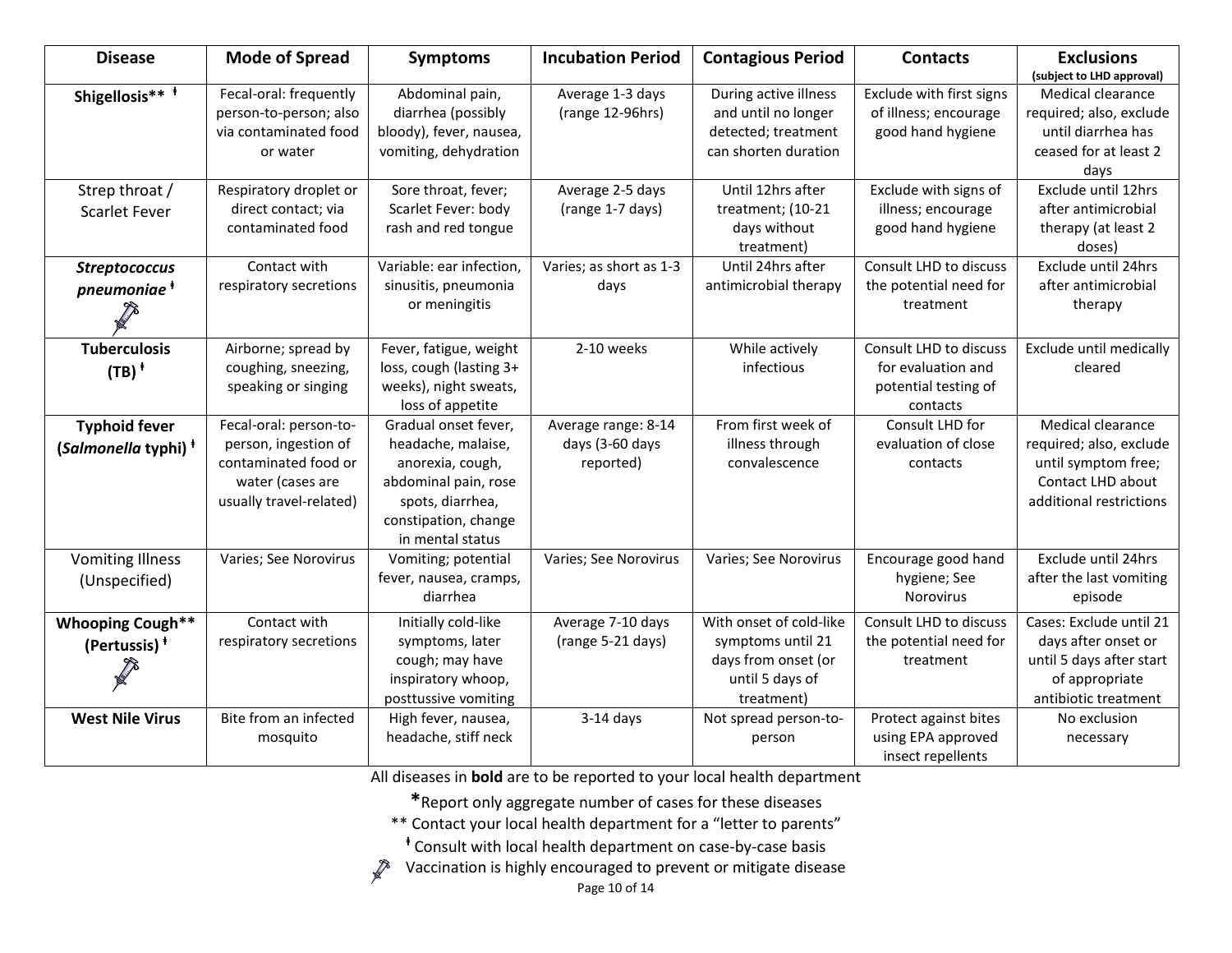# **Select Diseases: Additional Information**

#### **Norovirus**

Noroviruses are a group of viruses that cause gastroenteritis (GAS-tro-en-ter-I-tis). Norovirus is known incorrectly as the "stomach flu". Norovirus is NOT related to the flu (influenza), which is a respiratory illness caused by a different virus. Norovirus illness usually begins 24-48 hours after

exposure, but can appear as early as 10 hours after exposure. Symptoms usually include nausea, vomiting, diarrhea, and stomach cramping, but a low-grade fever, chills, headache, muscle aches, and a general sense of tiredness may also be present. The illness is usually brief, with symptoms lasting 1-2 days. Noroviruses are very contagious and spread easily from person-to-person. The virus is found in the stool and vomit of infected people. People can become infected in several ways, including eating food or drinking liquids that are contaminated by infected food handlers, touching surfaces or objects contaminated with norovirus and then touching their mouth before handwashing, or having direct contact with another person who is infected and then touching their mouth before handwashing. Children and staff exhibiting symptoms of viral gastroenteritis should be excluded from school or other group activities until 2 days after their symptoms have stopped. Frequent handwashing with warm water and soap for at least 20 seconds is highly encouraged as alcohol-based hand sanitizers are NOT affective against the virus. It is important to note that most household cleaners are ineffective against norovirus; a diluted bleach solution is the most reliable means of disinfection. Norovirus can survive on surfaces for many days unless disinfected. Please see the References section below for the MDHHS Fact Sheet and Guidelines for Environmental Cleaning and Disinfection of Norovirus.

#### **Influenza**

Influenza (or "the flu") is a contagious respiratory illness caused by influenza viruses that infect the nose, throat, and lungs. It can cause mild to severe illness, and at times can lead to death. In fact, influenza causes more hospitalizations among young children than any other vaccine-preventable disease. People infected with influenza may experience fever or feeling feverish, chills, cough, sore

throat, runny or stuffy nose, muscle or body aches, headaches, and/or fatigue; some children may experience vomiting and diarrhea. Most experts believe that flu viruses spread mainly by droplets produced when people with flu cough, sneeze or talk. These droplets can land in the mouths or noses of people who are nearby. Less often, a person might get infected with the flu by touching a surface contaminated with the influenza virus and then touching their own mouth, eyes or nose. Most healthy adults may be infectious to others beginning 1 day before symptoms develop and up to 5 to 7 days after becoming sick. Some people, especially young children and people with weakened immune systems, might shed the virus for even longer. One of the best ways to protect against the flu and its potential severe complications is to get a seasonal influenza vaccine each year. Flu vaccination is recommended for all children aged 6 months and older. Making healthy choices at school and at home can also help prevent the flu. Encourage children, parents, and staff to take the following everyday preventive actions:

- Stay home when you are sick and avoid close contact with people who are sick.
- Cover your nose and mouth with a tissue when you cough or sneeze. Throw the tissue away after use and wash your hands. If a tissue is not available, cover your mouth and nose with your sleeve, not your hand.
- Wash your hands often with soap and water. If this is not available, use an alcohol-based hand rub.
- Avoid touching your eyes, nose, or mouth. Germs spread this way.

• Clean and disinfect frequently touched surfaces at home, work, or school, especially when someone is ill. Please see the References section below for the MDHHS and CDC Websites.



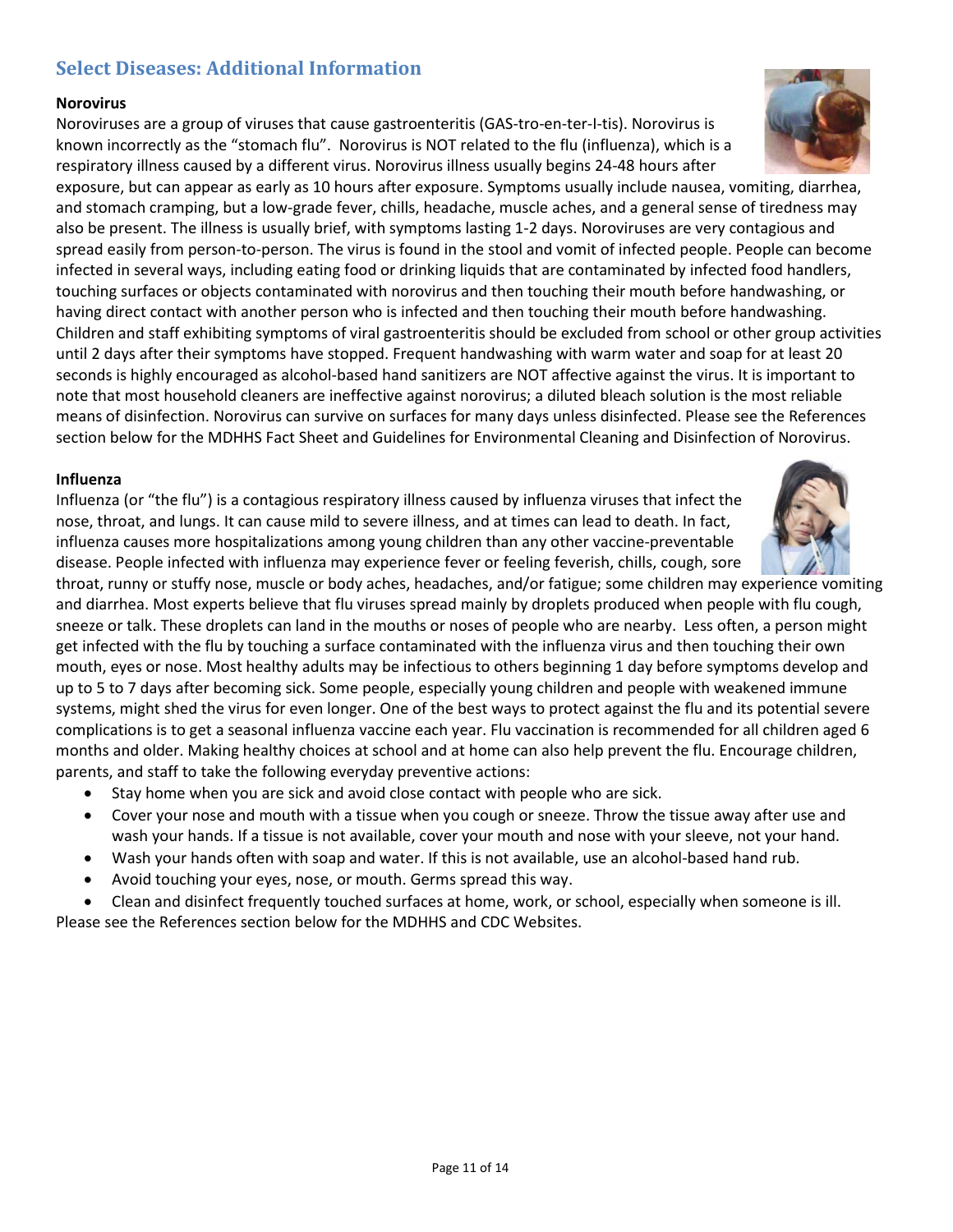## **Enterovirus**

Non-polio enteroviruses are very common and can infect anyone. Infants, children, and teenagers are more likely to get infected and become sick because they do not have immunity from previous exposures to the virus. There are over 60 types of non-polio enteroviruses, including polioviruses, coxsackieviruses, and echoviruses. In the United States, enteroviruses cause more than 10 million infections each year and are most likely to occur in the summer and fall. Most people who are infected with an enterovirus do not get sick or have only mild illness, like "the common cold" or a skin rash. Less commonly, an enterovirus infection can result in meningitis and very rarely, myocarditis, encephalitis, or paralysis. Infants and people with weakened immune systems have a greater chance of having these complications. The infection is spread via stool or respiratory secretions from an infected person or by contact with contaminated surfaces or objects. Transmission is difficult to interrupt because most infections are asymptomatic. Good hygienic practices, like handwashing, are recommended, especially for pregnant women around the time of delivery as newborns are at risk for very severe illness. A solution containing 10% bleach is an effective way to inactivate the virus. In most instances, it is not necessary to close schools due to enterovirus. However, the decision to close a school for any communicable disease should be made by school officials in consultation with public health officials. Please see the References section below for the MDHHS Tip Sheet.

## **Methicillin – Resistant** *Staphylococcus aureus* **or MRSA**

MRSA is methicillin-resistant *Staphylococcus aureus*, a type of staph bacteria that is resistant to several antibiotics. Methicillin is an antibiotic used to treat certain bacterial infections. MRSA can cause skin and other infections. In most cases it is not necessary to close schools because of a MRSA infection in a student. However, the decision to close a school for any communicable disease should



be made by school officials in consultation with local and/or state public health officials. When a MRSA infection occurs within the school population, the school clinician should determine, based on medical judgment, whether some or all students, parents, and staff should be notified. If medical personnel are not available at the school, consultation with the local public health authorities should be used to guide this decision. Repeat cases, spread to other students, or complex cases should be reported to the health department for consultation. MRSA transmission can easily be prevented by practicing good hand hygiene, especially before eating and after using the bathroom, and ensuring all infections are clean and covered, as this will greatly reduce the risks of surface contamination. Please see the References section below for the CDC Website and MDHHS Brochure.

# *Clostridium difficile* **Infection or CDI**

*Clostridium difficile* (C. diff) is a spore-forming bacterium that causes inflammation of the colon, known as colitis. It is the most common cause of diarrhea in healthcare settings. Individuals with other illnesses requiring prolonged use of antibiotics, and the elderly, are at greatest risk of acquiring CDI. Any surface or material that becomes contaminated with feces can serve as a reservoir for C. diff spores. Use bleach-based products for disinfection of environmental surfaces. Symptoms include watery diarrhea, fever, loss of appetite, nausea, and abdominal pain or tenderness. As with other diarrheal diseases, students should be excluded from school while they experience symptoms. Good hand hygiene practices will reduce transmission. Please see the References section below for the CDC Website and MDHHS Fact sheet.

# **Animals in the Classroom**

Animals can be valuable teaching aids in the school setting, but safe practices are required to reduce the risk of infection or injury. The National Association of State Public Health Veterinarians (NASPHV) has developed guidelines for the exhibition of animals in school and other settings. Schools should ensure that:

- Teachers and staff know which animals are inappropriate as residents or visitors in schools
- Teachers and staff know which animals should not be in contact with children
- Personnel providing animals for educational purposes are knowledgeable about animal handling and the diseases that can be transmitted between animals and people
- Staff and students wash their hands after contact with animals, their feed, or their habitats

For complete details and recommendations for schools, please review the NASPHV Animal Contact Compendium, Appendix 4, "Guidelines for Exhibition of Animals in School and Child-Care Settings". Please see the References section below for the NASPHV website.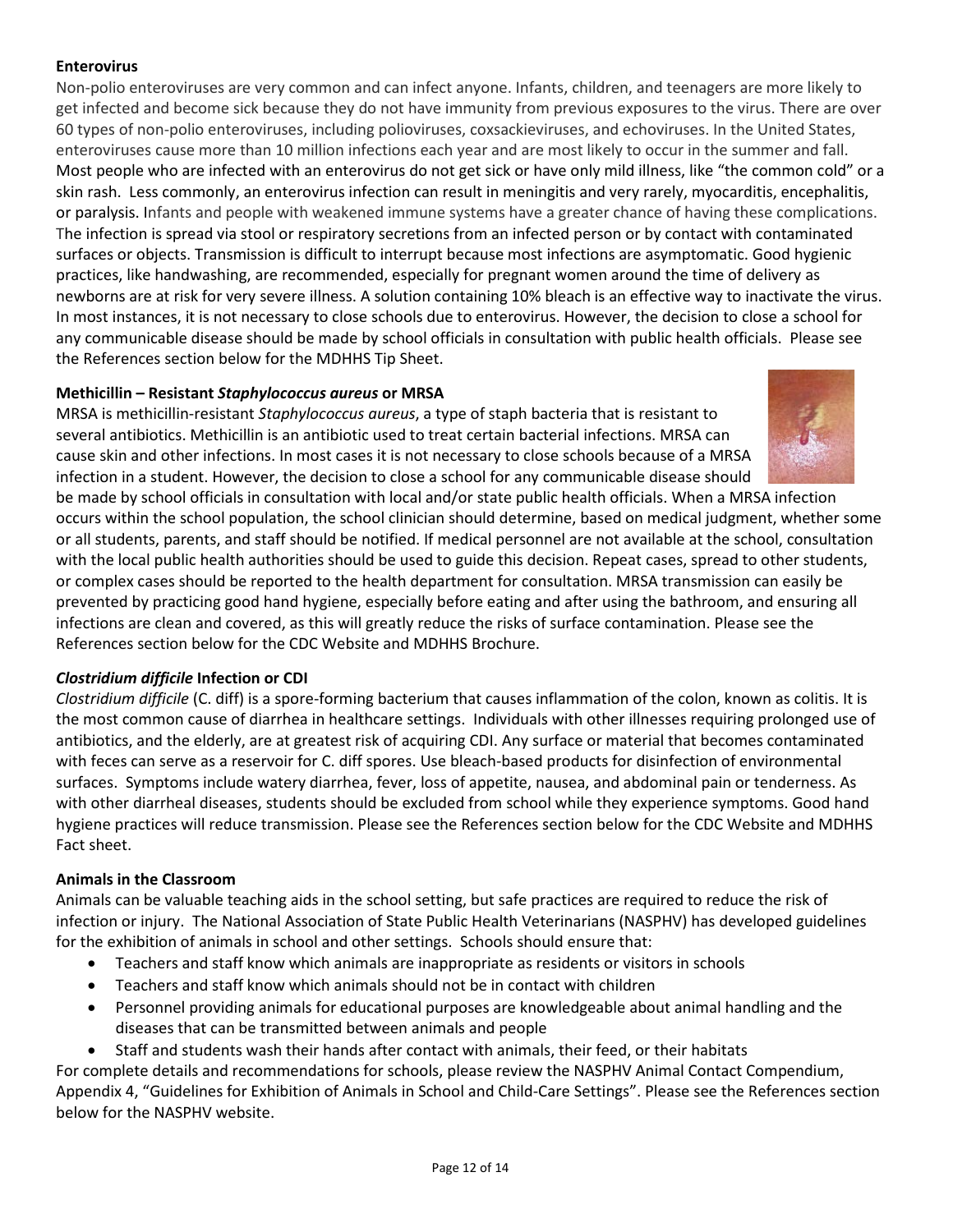## **Bed Bugs (***Cimex lectularius)*

Bed bugs are small, brownish, flattened insects that feed on the blood of people while they are sleeping or inactive. Although the bite does not hurt, it may develop into an itchy welt similar to a

mosquito bite. Bed bugs do not transmit disease, but they can cause significant itchiness, anxiety, and sleeplessness. Bed bug infestations are also very difficult and expensive to control. Usually, bed bugs only come out to feed during the night. Unlike head lice, they do not live on a person. However, they can hitchhike from one place to another in backpacks and on other items. Actual bed bug infestations in schools are uncommon. More commonly, a few bed bugs will hitchhike to school from an infested home by hiding in a student's clothing or backpack. Bed bugs could then be carried home by another student, making schools a potential hub for bed bug spread. This is not a minor concern – bed bugs are expensive and difficult to eradicate. If a school plans to use pesticides to control pests indoors, they are required under Michigan law to have an **integrated pest management (IPM)** plan in place. If a bed bug infestation is suspected or students are getting bitten during class, the school should contact a **licensed pest management professional** for assistance. Please see the References section below for the MDHHS Bed Bugs Fact Sheet for Schools.

## **Head Lice**

Lice are parasitic insects that can be found on people's heads and bodies and survive by feeding on blood. Head lice infestations are spread most commonly by close person-to-person contact, usually by direct head-

to-head contact, with an infested person. Less frequently, lice can be spread by sharing belongings. However, head lice survive less than 1–2 days if they fall off a person and cannot feed. Pets do not play a role in the transmission of human lice. Lice move by crawling; they cannot hop or fly. Both over-the-counter and prescription medications are available. Head lice are not known to spread disease. To help prevent and control the spread of lice:

- Avoid head-to-head (hair-to-hair) contact during play and other activities at home, school, and elsewhere.
- Do not share personal items such as hats, scarves, or combs or lie on areas exposed to an infested person.
- Machine wash contaminated items using the hot water (130°F) laundry cycle and the high heat drying cycle.

Do not use fumigant sprays or fogs as they are not necessary and can be toxic. It is recommended that schools review the MDHHS Head Lice Manual and develop a written policy addressing how infestations will be managed. Please see the References section below for the CDC Website and the MDHHS Head Lice Manual.

# **Acknowledgments**

The authors gratefully acknowledge guidance from Kent County Health Department, Livingston County Health Department, Washtenaw County Public Health, Genesee County Health Department, and Kalamazoo County Health & Community Services.

# **References**

- Bed Bugs Fact Sheet (MDHHS)[: http://www.michigan.gov/documents/emergingdiseases/Bed\\_bugs\\_schools\\_293498\\_7.pdf](http://www.michigan.gov/documents/emergingdiseases/Bed_bugs_schools_293498_7.pdf)
- *C. difficile* website (CDC):<http://www.cdc.gov/hai/organisms/cdiff/Cdiff-patient.html>
- *C. difficile* Fact Sheet (MDHHS): http://www.michigan.gov/documents/mdch/CDiffTipSheet 374585 7.pdf
- Communicable Disease Information & Resources Website (MDHHS)[: www.michigan.gov/cdinfo](http://www.michigan.gov/cdinfo)
- Control of Communicable Diseases Manual. 19th Edition. David L. Heyman, MD Editor. American Public Health Association
- Enterovirus Tip Sheet (MDHHS)[: http://www.michigan.gov/documents/mdch/Q311\\_Enterovirus\\_FINAL\\_367074\\_7.pdf](http://www.michigan.gov/documents/mdch/Q311_Enterovirus_FINAL_367074_7.pdf)
- EPA-Registered Disinfectants[: https://www.epa.gov/pesticide-registration/selected-epa-registered-disinfectants](https://www.epa.gov/pesticide-registration/selected-epa-registered-disinfectants)
- Head Lice website (CDC)[: http://www.cdc.gov/parasites/lice/](http://www.cdc.gov/parasites/lice/) o[r http://www.cdc.gov/parasites/lice/head/prevent.html](http://www.cdc.gov/parasites/lice/head/prevent.html)
- Head Lice Manual (MDHHS)[: http://www.michigan.gov/documents/Final\\_Michigan\\_Head\\_Lice\\_Manual\\_106828\\_7.pdf](http://www.michigan.gov/documents/Final_Michigan_Head_Lice_Manual_106828_7.pdf)
- Influenza website (CDC):<http://www.cdc.gov/flu/keyfacts.htm> o[r http://www.cdc.gov/flu/school/index.htm](http://www.cdc.gov/flu/school/index.htm)
- Influenza website (MDHHS)[: www.michigan.gov/flu](http://www.michigan.gov/flu)
- Managing Infectious Diseases in Child Care and Schools. A Quick Reference Guide, 4th Edition. AAP 2017
- MRSA website (CDC)[: http://www.cdc.gov/mrsa/community/schools/index.html](http://www.cdc.gov/mrsa/community/schools/index.html)
- MRSA Brochure (MDHHS)[: http://www.michigan.gov/documents/MRSA\\_brochure\\_FINAL\\_167898\\_7.pdf](http://www.michigan.gov/documents/MRSA_brochure_FINAL_167898_7.pdf)
- National Association of State Public Health Veterinarians Website: <http://www.nasphv.org/>
- Norovirus Fact Sheet (MDHHS)[: http://www.michigan.gov/documents/mdch/NorovirusFactsheet\\_281017\\_7.pdf](http://www.michigan.gov/documents/mdch/NorovirusFactsheet_281017_7.pdf)
- Norovirus, Guidelines for Environmental Cleaning and Disinfection (MDHHS): [http://www.michigan.gov/documents/mdch/NorovirusEnvironCleaning\\_281018\\_7.pdf](http://www.michigan.gov/documents/mdch/NorovirusEnvironCleaning_281018_7.pdf)
- Red Book: 2012 Report of the Committee on Infectious Diseases. 29th Edition. American Academy of Pediatrics
- Scabies Prevention and Control Manual (MDHHS)[: https://www.michigan.gov/documents/scabies\\_manual\\_130866\\_7.pdf](https://www.michigan.gov/documents/scabies_manual_130866_7.pdf)